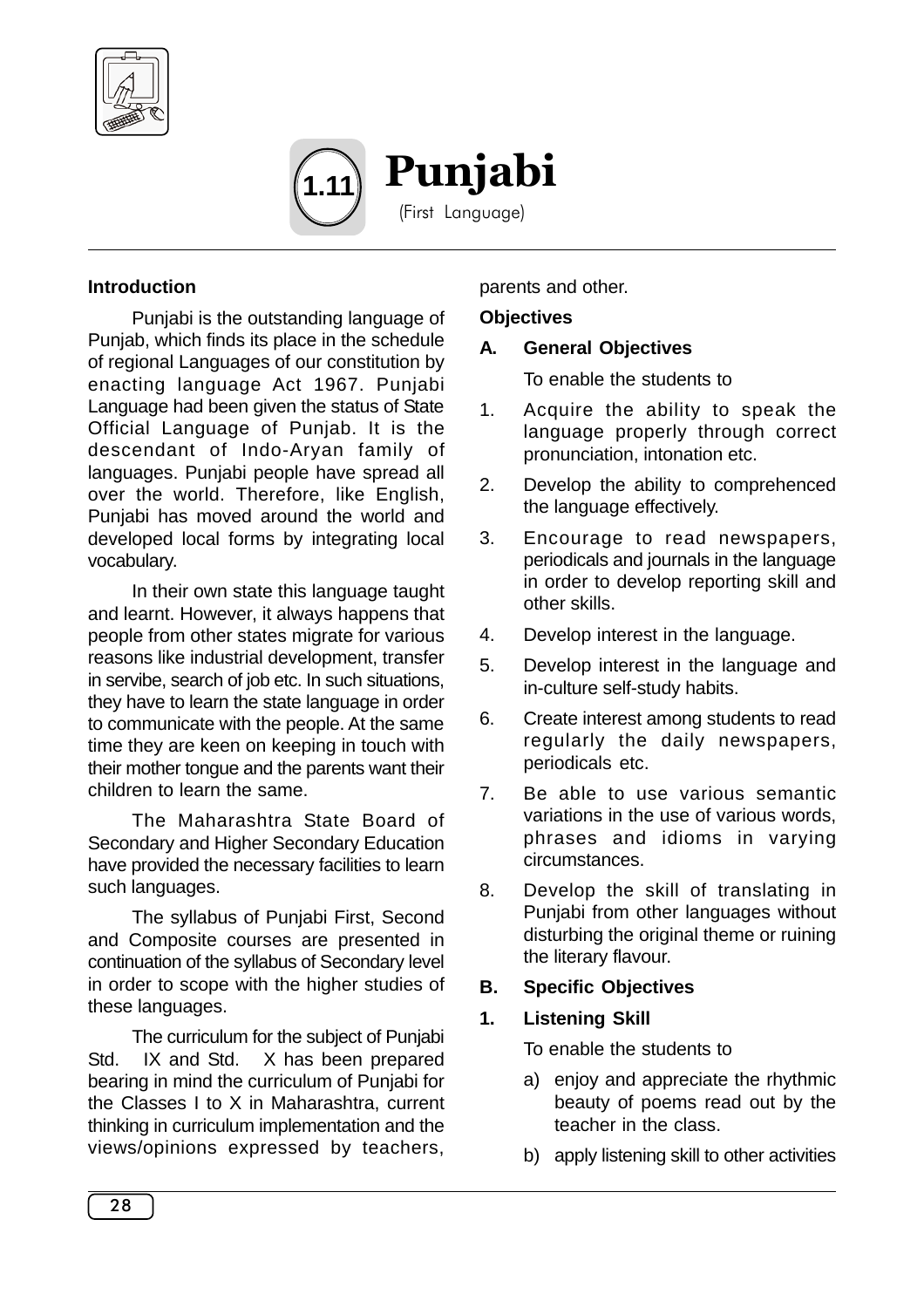

like discussion, debates, reading and writing.

## **2. Speaking Skill**

To enable the students to

- a) Enjoy reciting poems with proper accent, rhythm band intonation.
- b) Speak in syntactically acceptable forms/patterns.
- c) Make oral presentation on a given topic for a reasonable span of time in an ordered manner.

# **3. Reading Skill**

To enable the students to

- a) Improve the speed of reading.
- b) Read in order to find the intention and attitude of the writer.
- c) Read a loud and appreciate the rhythm of poem.
- d) Understand and appreciate features of Literaby Style.

## **4. Writing Skill**

To enable the students to:

- a) Acquire the mechanics' of writing including handwriting, the use of Punctuation marks, capital letters and correct spellings.
- b) Write correctly and neatly using appropriate vocabulary and grammar.
- C) Make notes based on the given text leading to summarizing.

## **5. Vocabulary**

Development of vocabulary has its importance in language learning. Learners need to be helped in the consolidation and the extension of their vocabulary. Learners need to be learning how to use words in an effective way. The course books and other

materials will offer necessary guidance in this regard.

### **6. Grammar**

Grammar has an important role to play in teaching and learning of Punjabi. However, our focus should not be much on the rules of grammar but on the use of grammar. The knowledge of grammar should lead to an effective application of the skills of listening, speaking, reading and writing. Therefore, the focus has to be on the functional aspects of grammar and not on the formal ones.



**Text Book No. 1. Sahit Mala (New Edition-2004)**

**Text Book No. 2. Vangi**

**Published by :-** Punjab Sbhool Education Board, Sahibzada Ajit Singh **Nagar, Mohali, Punjab.**

## **Portion to be Studied**

## **a) Prose : about 80 pages**

Literary and non literary (informative) texts/passages (exbluding notes, tasks, illustrations, etc)

- **1. Poetry :** About 200-250 lines.
- 2. For non-detailed study : A selection of literary and non-literary texts (longer prose) about 40 pages.

# **3. Grammar :**

- 1 Tense
- 2 .Number, gender, opposite words
- 3. Verb and adverb
- 4. Noun, Adjective
- 5. Formation of sentences
- 6. Conjunction
- 7. Punctuation
- 8. Idioms, proverbs and phrases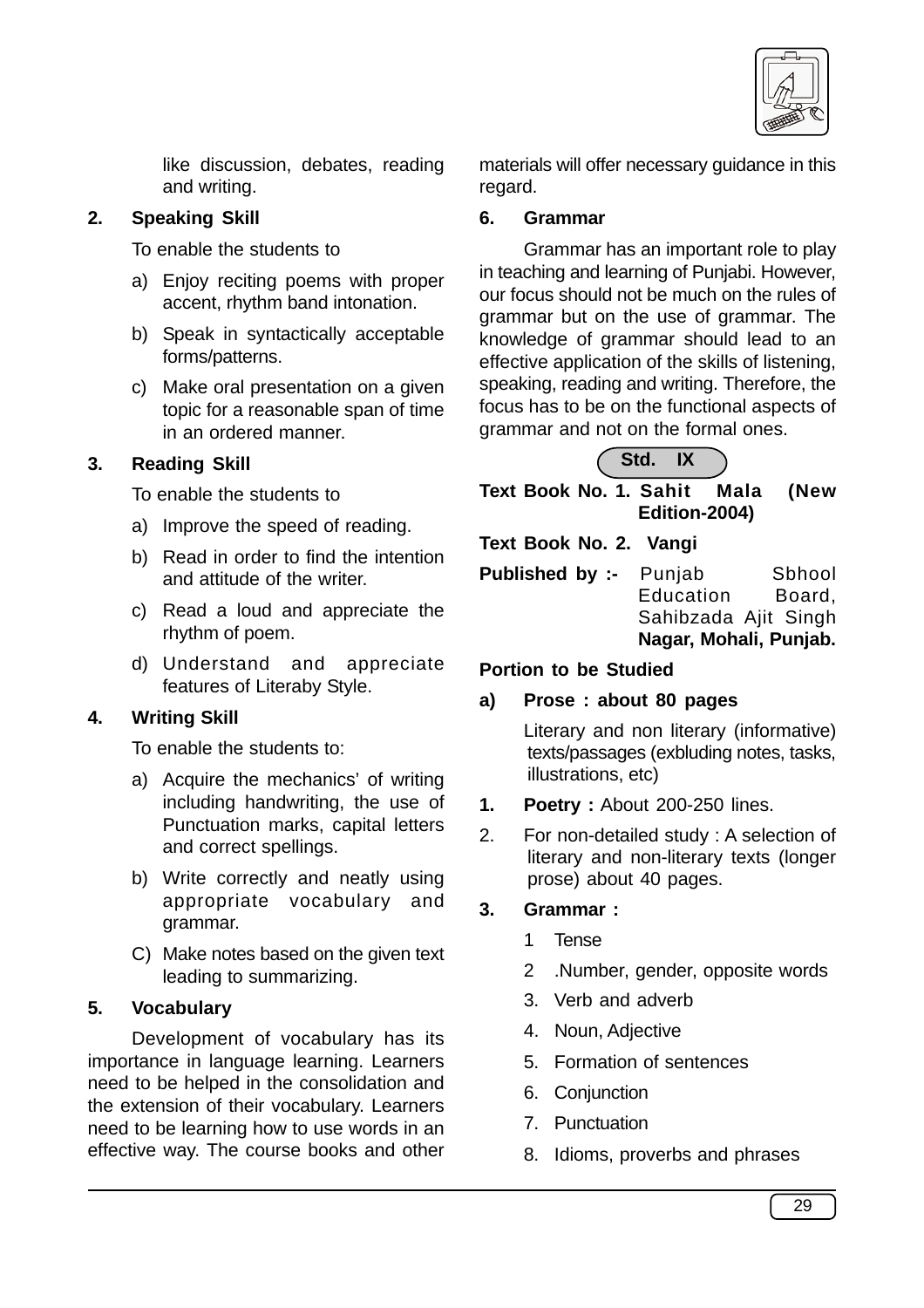

- 9. Active, passive
- 10. Suffix, Preffix
- **4. Compositions : About 250-300 words**
	- 1. Descriptive and narrative essay
	- 2. Biographies
	- 3. Expansion of ideas
	- 4. Comprehensions

# **5. Letter Writing**

- 1. Business Letters
- 2. Social Letters
- 3. Official Letters
- **6. Unseen Passage / Summary / Precis writing / Dialogue.**
- **7. Translation English into Punjabi.**
	- **Std. X**
- (A) **Text Book No. 1.** Sahit Mala (Prose)

**Published by :** Punjab School Education Board, Sahibzada Ajit Singh Nagar, Mohali, Punjab.

## **Portion to be studied**

- 1. Hasana-te-Kookna
- 2. Baba Ram Singh Kuka
- 3. Bece
- 4. Maha Kavi Kalidas
- 5. Mere-Vade-Vadare
- (**B) Text Book No. 2. VANGI (Poetry) Published by:- Punjab School Education Board.**

#### **Portion to be studied**

- 1. Rub Te Ruttan
- 2. Dheeru
- 3. Ik Paer Ghat Turna
- 4. Nikki Booti da Suit

5. Baki-Sab-Sukh-Sand-Hai

## **Poets and Poetry to be Studied**

- I. Guru Nank Devji**A)** Harni-Hovan-Van-Vasan
	- **B)** Gagan-Mae-Thal
- II. Guru Arjun devji **A)** Tu Hai Mera Pita
	- Tu Hai Mera Mata
	- **B)** Tum Data Thakur Prit palak
- III. Bhai Gurdas Ji **A)** Sat Gur Nanak **Pargatya** 
	- **B)** Dhru Hasda Ghar Aaya
	- **C)** Aap Bhala Sab Jag Bhala
- IV. Sheikh Farid **A)** Samey-di-Sumbhal
	- **B**) Shalok
- V. Buley Shah A) Meri Bukal De Vibh **Chor**
- VI. Waris Shah A) Kise Da Arambh
	- B) Hir Da Sidak
- VII. Kadar Jar A) Kissa Puran Bhagat
- VIII. Guru Gibind Singh Ji
	- **A)** Chandi-di-Var
- IX. Shah Mohammad
	- A) Jangnama Singha Te Farangian
- X. Bhai Vir Singh A) Kutub-di-Lath
- XI. Prof. Puran Singh A) Hal Bahun Wale
- XII. SS Charan Singh Shahid

A) Des-Pyar

XIII. Prof. Mohan Singh

A) Ek-Piala-Pani

XIV. Bawa Balwant